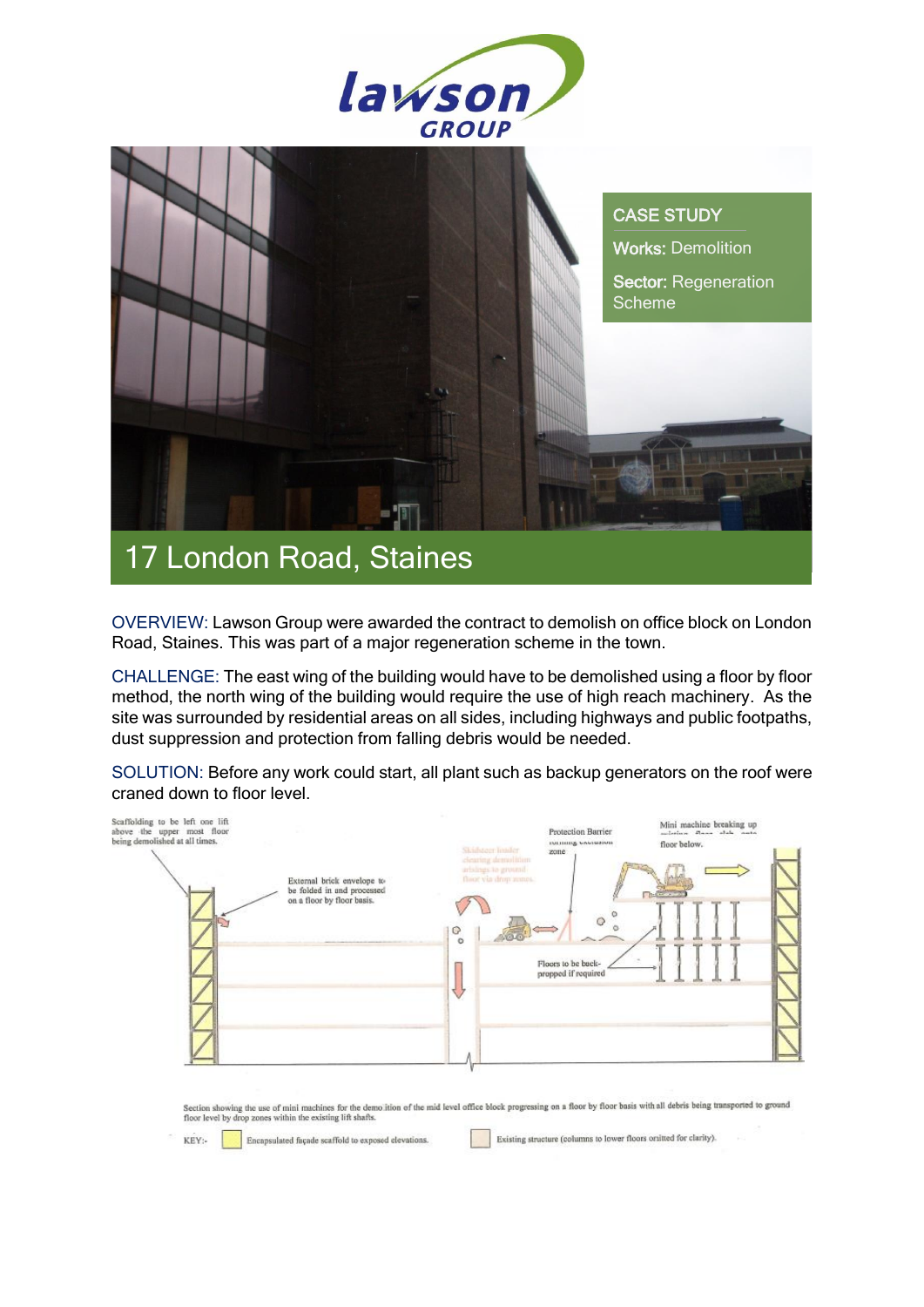The east wing was dismantled using the floor by floor method up to but excluding the central core. A full height access and protection scaffold had been erected to all elevations and

incorporated two scaffold fans over London Road.

The scaffolding was encapsulated with 'flame stop' (fire retardant) Monarflex sheeting to prevent the migration of dust arising from the dismantling operations and providing an acoustic screen around the working zones, to protect the general public.

During the on-site establishment phase, trial holes were broken out in the upper floor slabs of the building to investigate floor spans and



construction. The existing drawings and any existing trial hole information was used in conjunction with these findings. Load testing was carried out and the permissible floor loadings ascertained. Machine sizes and any necessary back propping requirements could then be determined.

In addition, the condition of the structure and construction techniques were investigated to provide as much information prior to demolition commencing.

The floors were deemed to have sufficient loading capacity, without any additional propping



from below, to allow a 13T 360D excavator to be positioned and operate within a structural bay. This was however confirmed again during the on-site establishment phase and the maximum permissible machine size ascertained. However, if it was later found that back propping was required, then it was carried out prior to the machines being lifted to that floor.

This progressive small machine demolition involved the use of up to 13-tonne excavators, equipped with either pneumatic pulverisers or breakers which undertook progressive small machine demolition. Due to weight restrictions, only one machine could be used in any one bay, at any given time (a bay being a floor area usually between four existing columns).

The floors were examined for any inconsistencies before use (openings through the floors, changes in construction, existing cracks/damage or signs of previous repairs). Any such findings were reported to the Temporary Works Engineer prior to using the machines on these floors.

The soffits were also inspected regularly and frequently (at least twice daily) - any signs of distress, sagging or cracking were reported to the Temporary Works Engineer and the machine use was immediately suspended until cleared to carry on.

The existing roof to the east wing was constructed of precast concrete planks supported on Metsec beams. When the scaffold was completed to this level, it was necessary to break open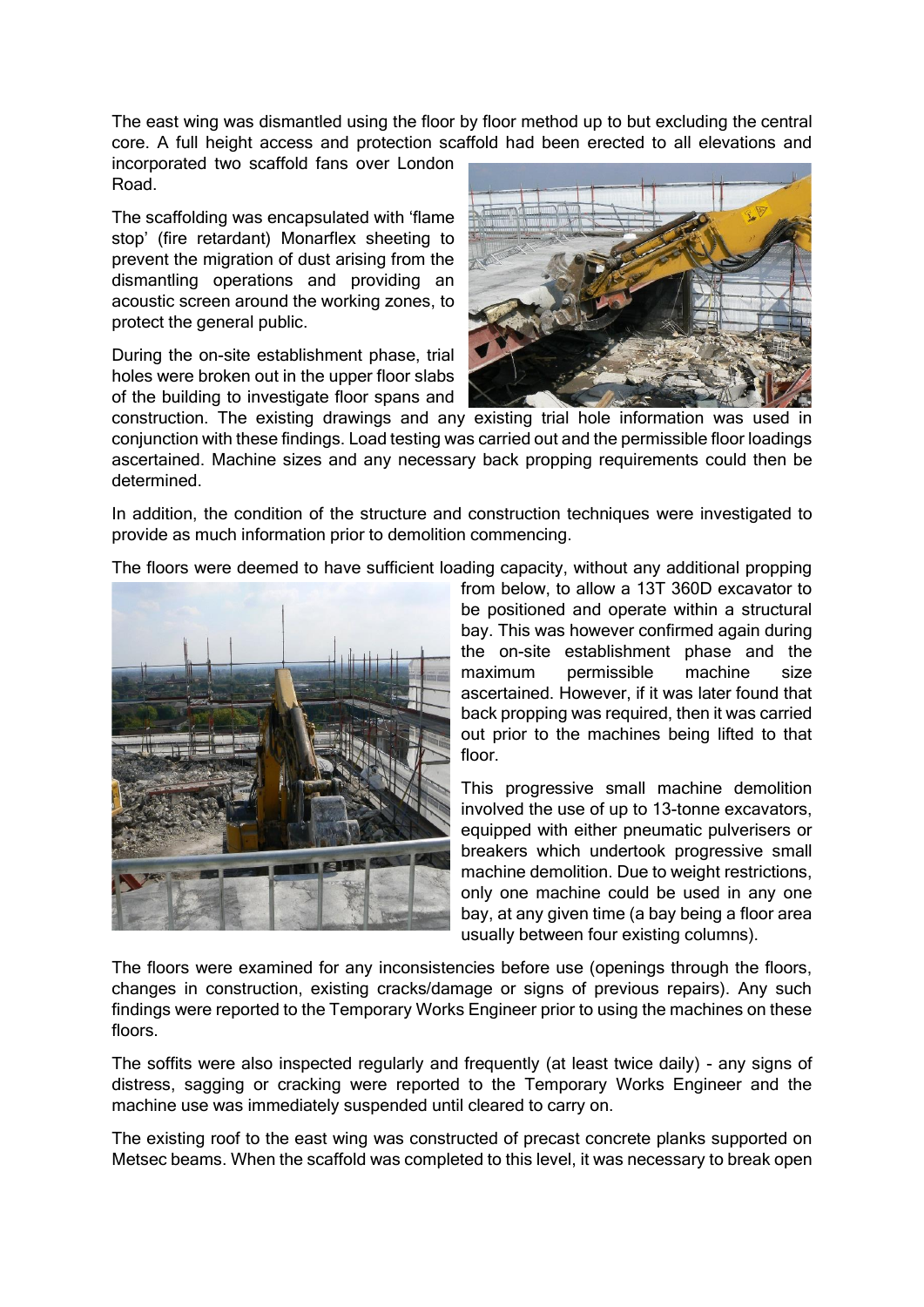the roof slab by handheld breakers to allow the demolition plant to be lowered to the 9th floor slab.



Only with the above activities completed or in place could demolition work commence of the existing structure. To facilitate demolition of the structure, up to 13T 360° excavators and 3 tonne bobcats were lifted to roof level and onto the 9th floor slab using a mobile crane.

The immediate area around the demolition zone was cordoned off and warning signs erected. Drop zones within the demolition area were established in lift shafts and further demarcation

established. The staircases directly below the working level were closed off and lower levels were temporarily decked out with timber. Access to the upper levels for operatives and tools etc. were via the tower staircase and scaffold or ladder.

The roof slab was broken through by the 13-tonne excavators onto the 9th floor slab and removed by bobcat to the drop zone. The 13-tonne excavators held the steel trusses whilst the steel columns were sit cut with oxy – propane equipment and the columns were folded onto

the floor slab where they were cut up and removed to the drop zone as before.

The floors from 9th floor down were demolished as follows:

It was ensured that only one 360° excavator was in any one bay at any one time, the superstructure was demolished onto the floor level below by using the 360° excavator fitted with a hydraulic pulveriser attachment.

Marks were painted on the floor slab to indicate to each machine operator of the permitted track locations. These were



given by the structural engineer as 1.5m from the centre of the columns on the North elevation and 1m from the centre of columns on the south elevation.

Each operator was inducted specifically to his or her tasks and instructed to remove the keys when leaving the machine to prevent unauthorised use. The debris was processed and separated to increase the efficiency of its removal from site and the bobcat then collected and transported the debris to the drop zone. Some of the debris was used to form a ramp to the floor below to allow the plant to transfer between floors. Once on the floor below, the excavator pulverised the slab of the floor above down onto the level on which he was standing, and the process was repeated down through the building

Immediately upon reaching the new level, the demolition arisings were loaded away via the drop zone at the earliest opportunity to reduce the imposed loading on the slab This operation was executed in a controlled manner, ensuring that no single item of demolition was excessive in size or weight. At ground level, the materials were removed by excavator and or loading